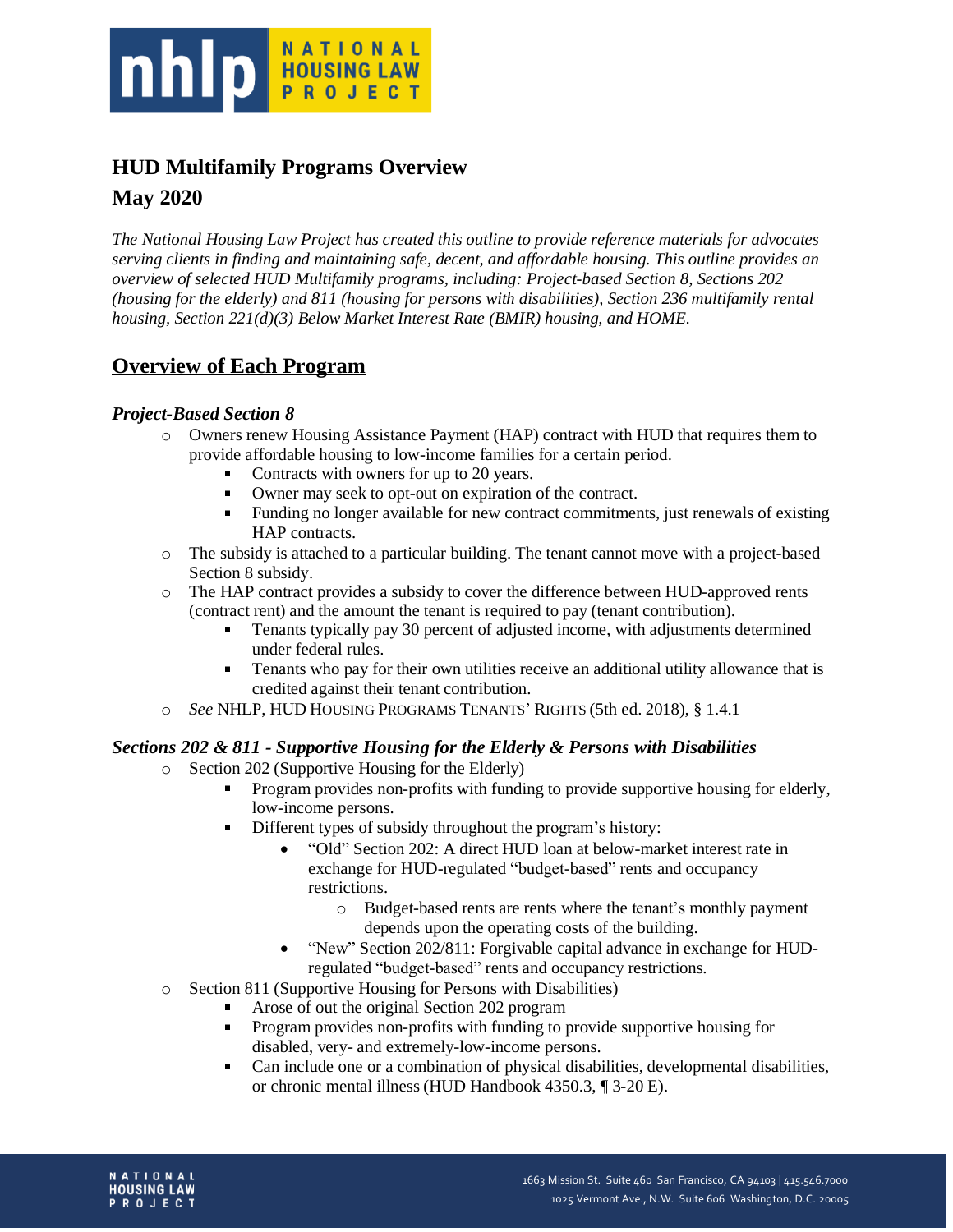- o Tenants of these properties can live in either "assisted" or "unassisted units."
	- *Assisted tenants* receive an additional subsidy, such as project-based Section 8, meaning that the rent contribution is based on income (typically 30% of adjusted income)
	- *Unassisted tenants* receive no additional subsidy, and pay the budget-based rent,  $\blacksquare$ based on the operating costs of the property. Their rents are not based upon adjusted income.
- o Some Section 202/811 properties are only partially "assisted"
	- Tenants at the same property could have their rents calculated in very different ways.
- o Newer Section 202/811 units exclusively receive rental assistance (similar to Project-Based Section 8), meaning that tenants typically pay 30% adjusted income, and not a budget-based rent.
- o *See* NHLP, HUD HOUSING PROGRAMS*,* § 1.3.4

#### *Section 236 and Section 221(d)(3) Below-Market-Interest-Rate programs*

- o HUD provided mortgage insurance and an interest rate subsidy to private housing providers.
	- No new units are being created under these programs.  $\blacksquare$
- o In exchange, the housing provider provides affordable units to low-income individuals by restricting rents and occupancy.
- o Rents are budget-based, meaning that tenants pay a rent based upon the operating costs of the property, unless they also receive rental assistance. This means that tenants of these properties can live in either "assisted" or "unassisted units."
	- *Assisted tenants* receive an additional subsidy, such as project-based Section 8, meaning that the rent contribution is based on income (typically 30% of adjusted income)
	- *Unassisted tenants* receive no additional subsidy, and pay the budget-based rent,  $\blacksquare$ based on the operating costs of the property. Their rents are not based upon adjusted income.
- o *See* NHLP, HUD HOUSING PROGRAMS*,* § 1.3.2 (Section 221(d)(3) BMIR); § 1.3.3 (Section 236)

### *HOME Investment Partnerships Program*

- o Provides grants to state and local governments to construct, purchase, and/or rehabilitate affordable housing stock for low-income and very-low income persons.
	- $\mathbf{r}$ Funding can be used as a loan or a grant, or as rental assistance, including tenantbased and project-based vouchers.
	- $\mathbf{u}$  . HOME still receives new funding commitments, but future up in the air.
- o Tenant contribution varies
	- HOME-funded units, *see* 24 C.F.R. § 92.252.
	- For HOME tenant-based rental assistance, *see* 24 C.F.R. § 92.209.
- o *See* NHLP, HUD HOUSING PROGRAMS*,* § 1.7.3

#### *Who are the Parties?*

- o **Ownership** in most of the programs is private, for profit corporations, with some non-profit providers
- o **Project-Based Section 8**
	- $\blacksquare$ HUD is usual regulator as party to Housing Assistance Payments (HAP) contract, or PHA for Section 8 Mod Rehab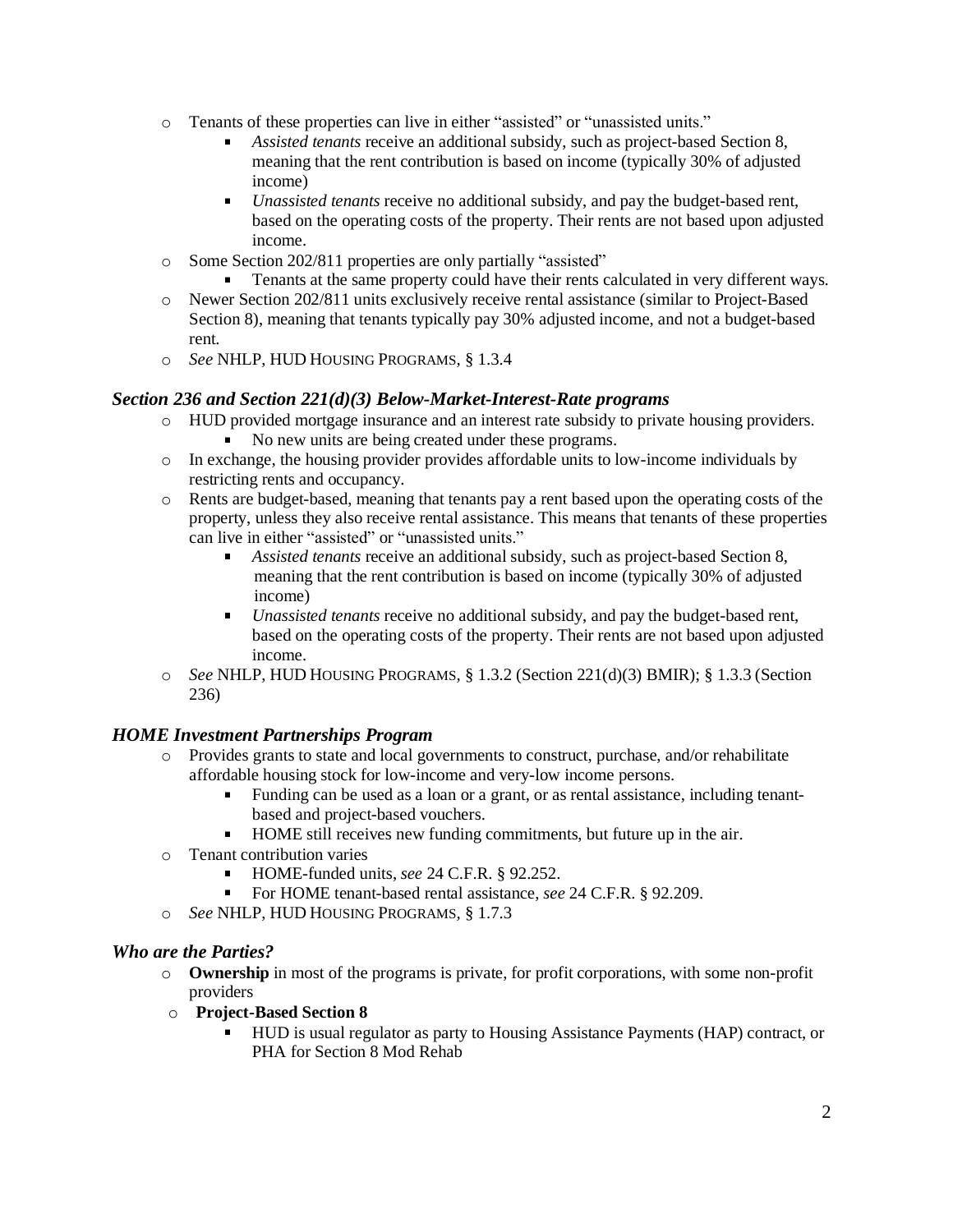- However, HUD has contracted out role of "Contract Administrator" for many properties.
- [Contact](https://www.hud.gov/program_offices/field_policy_mgt/localoffices) list for local HUD offices
- **Lenders (private or HUD-held loan)**
- $\mathbf{r}$ Private owners
	- Building management (either owner or separate company)
- o **Section 202 and 811**
	- HUD is regulator.
	- These properties have only non-profit owners.
- o **HUD-Subsidized Section 236 and Section 221(d)(3) BMIR**
	- **HUD** is usual regulator as party to Regulatory Agreement.
	- **Lenders (private or HUD for HUD-held loan or Section 202)**
	- **Private owners** 
		- Management (either owner or separate company)
- o **HOME**
	- **State housing agency**

# **Key Authorities**

Key authorities to consult include statutes, program contract(s), regulations, handbooks, HUD notices, and the lease.

#### *Project-Based Section 8*

- o Section 8 of United States Housing Act of 1937, 42 U.S.C.A. § 1437f
- o 42 U.S.C.A. §§ 13661-13664
- o Housing Assistance Payment (HAP) contract between Owner and HUD
- o HUD Regulations
	- 24 C.F.R. Parts 880, 881, 883, 884, & 886; 24 C.F.R. Part 247 (evictions)
- o [HUD Handbook](https://www.hud.gov/program_offices/administration/hudclips/handbooks/hsgh/4350.3) 4350.3 REV-1, CHG-4 (Nov. [2013\)](https://www.hud.gov/program_offices/administration/hudclips/handbooks/hsgh/4350.3)
	- o *All references to HUD Handbook 4350.3 are to this version*
- o [HUD Model Lease](https://www.hud.gov/program_offices/administration/hudclips/handbooks/hsgh/4350.3) (Appendices of the HUD Handbook)
- o HUD [Housing](https://www.hud.gov/program_offices/administration/hudclips/notices/hsg) Notices
- o [HUD Section](https://www.hud.gov/sites/documents/508FIN_CONSOL_GUIDE6_8_17.PDF) 8 Renewal Policy Guidebook (2017)
- o Tenant selection plans and house rules

#### *Sections 202 and 811*

- o Section 202 of the Housing Act of 1959, 12 U.S.C.A. § 1701q
- o Section 811 of the National Affordable Housing Act of 1990, 42 U.S.C.A § 8013
- o 42 U.S.C.A. §§ 13661-13664
- o Regulatory Agreement
- o HUD Regulations
	- 24 C.F.R. §§ 247 (evictions) and 891 (supportive housing for the elderly and persons with disabilities)
- o HUD Handbook 4350.3
- o HUD Model Lease
- o HUD Housing Notices
- o Tenant selection plans and house rules

#### *HUD-Subsidized Section 236 and Section 221(d)(3) BMIR*

• Section 236 of the National Housing Act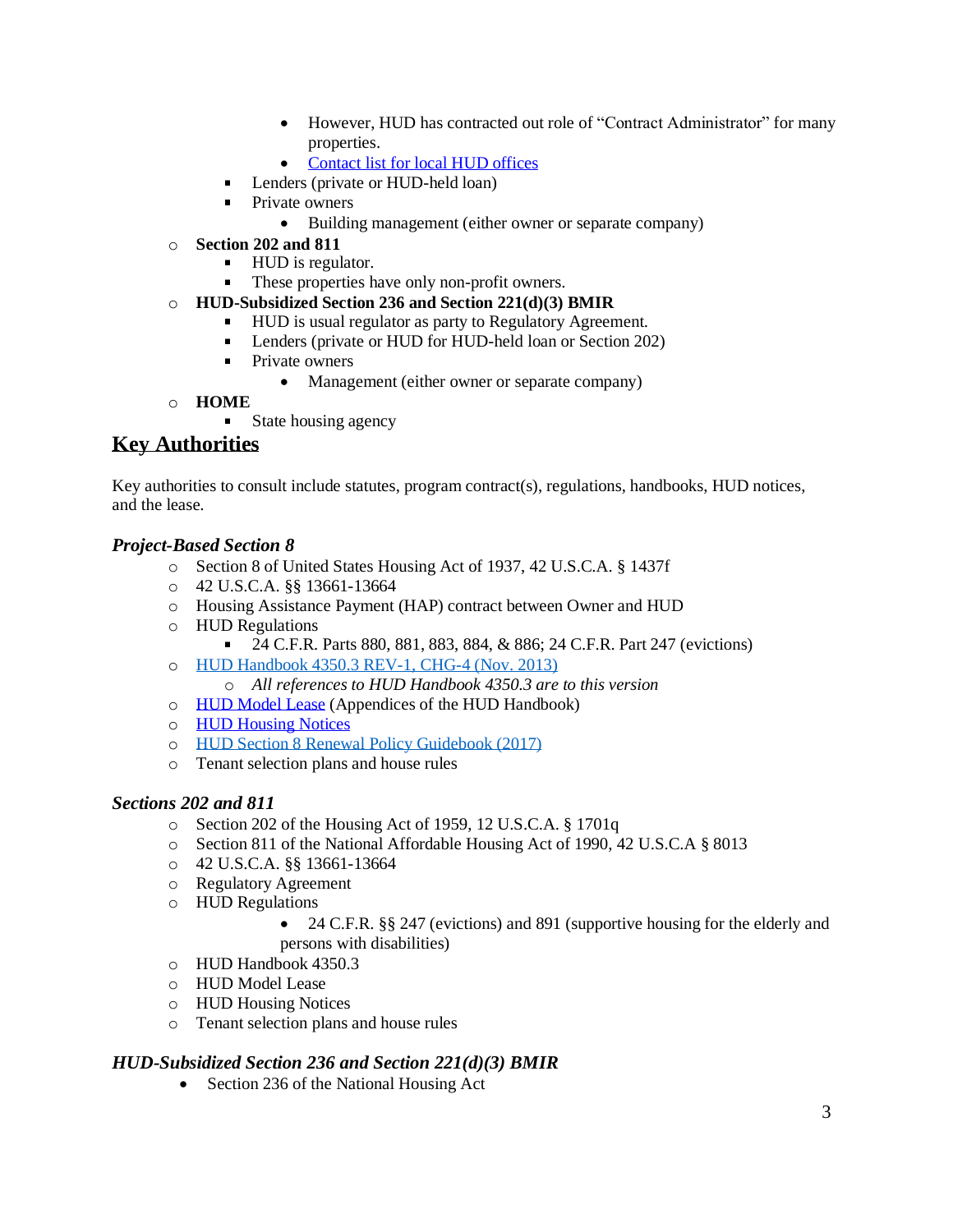- o 12 U.S.C.A. §§ 1715z-1
- Section 221(d)(3) of the National Housing Act o 12 U.S.C.A. §§ 1715*l*(d)(3) & (d)(5)
- 42 U.S.C.A. §§ 13661-13664
- Regulatory Agreement
- HUD Regulations
	- o 24 C.F.R. Part 221 (Section 221(d)(3)); 24 C.F.R. Part 236 (Section 236)
	- o 24 C.F.R Part 247 (evictions)
- HUD Handbook 4350.3
- HUD Model Lease
- HUD Housing Notices
- Tenant selection plans and house rules

#### *HOME*

- 42 U.S.C.A. §§ 12701-12839
	- HUD Regulations
		- o 24 C.F.R. Part 92
- HUD [Notices](https://www.hud.gov/program_offices/administration/hudclips/notices/cpd)
- HUD Policy Memos
- HUD [Exchange](https://www.hudexchange.info/programs/home/)
- *HOMEfires* Newsletter
- *HOME FACTS* Newsletter
- [HOME FAQs](https://www.hudexchange.info/resource/3318/home-faqs/)

### **Major Applicant and Tenant Issues**

*NOTE: Cites to the HUD Handbook 4350.3 cover the Project-Based Section 8, Sections 236, 221 (d)(3) BMIR, Section 202, and Section 811 programs. The HUD Handbook does not cover the HOME Program*. *Issues and rules specific to the HOME Program are noted.*

#### *Admissions and Tenant Selection*

#### **Income Limits**

For more information, *see* HUD Handbook 4350.3, Ch. 3, fig. 3-3.; ¶ 3-6 D

- o Project-based Section 8
	- Generally, applicants must be "very low-income" (VLI), earning no more than 50% of Area Median Income (AMI).
	- Owners must target some units to "extremely low-income" (ELI) families (cannot exceed 30% of AMI, or federal poverty level).
	- Pre-1981, can include "low-income" households (80% of AMI)
- o Section 202 and 811
	- Varies, *see* HUD Handbook 4350.3, Ch. 3, fig. 3-3; ¶ 3-6 D
- o HUD-Subsidized Section 236 and 221(d)(3) BMIR
	- 80% of AMI (Section 236) (Low-income)
	- 95% of AMI (Section 221(d)(3) BMIR)
- o HOME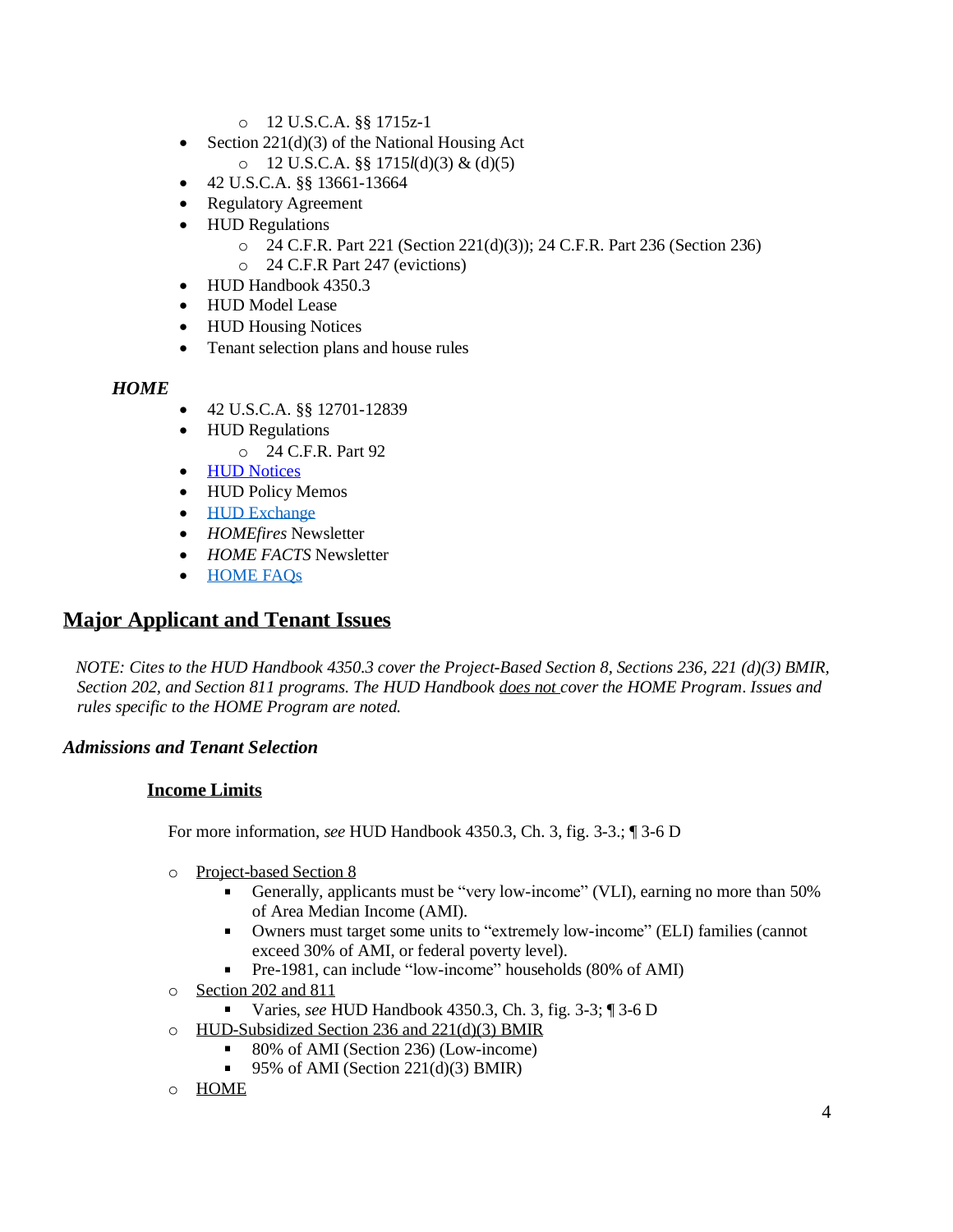- varies based on how HOME funds are being used.
- o *See* NHLP, HUD HOUSING PROGRAMS, § 2.2.2.2

#### **Income Targeting**

- o Project-based Section 8
	- At least 40% of units becoming available in any year must be leased to tenants with incomes below 30% of AMI (ELI families)
	- "Skipping" over lower-income applicants to reach higher income applicants is prohibited, 42 U.S.C.A. §1437n(c)(4); 24 C.F.R. § 5.655(b)(3).
	- *See* NHLP, HUD HOUSING PROGRAMS § 2.4.4
	- Income targeting does not apply to certain Section 202 and 811 subsidies, nor does it apply to the Section  $221(d)(3)$  or Section 236 programs.
- o HOME Jurisdictions (tenant-based rental assistance and rental units)
	- Requirements at 24 C.F.R. § 92.216

### **Waiting List**

- o How compiled and maintained. *See* NHLP, HUD HOUSING PROGRAMS*,* § 2.8.6
	- HUD Handbook 4350.3,  $\P\P$  4-13 to 4-22 (all HUD-subsidized and Section 8)  $\mathbf{u}$ 
		- $\mathbf{r}$ Owner is responsible for selecting tenants
		- $\mathbf{r}$ Owner must develop **tenant selection policies and procedures**, and screen for certain criminal activity and immigration status. *See generally* HUD Handbook 4350.3, Ch. 4; fig. 4-2 (written tenant selection plan); ¶ 4-4 C (required contents of tenant selection plan); ¶ 4-7 (screening).
		- Owner may create certain admissions preferences. HUD Handbook 4350.3, ¶ 4-6  $\blacksquare$ (preferences).

#### **Immigration and Student Status**

#### o **Immigration: Project-based Section 8, Section 236**

- Family must have one member of the household who is a citizen or has eligible immigration status under one of the categories set out in 42 U.S.C. § 1436a(a).
- If any members of the household are not citizens or lack eligible immigration status, the assistance for the family is prorated. 42 U.S.C. § 1436a(b)(2); 24 C.F.R. § 5.500–5.528.
- *See* NHLP, HUD HOUSING PROGRAMS, § 2.2.4 (Citizenship and Immigration Status)

#### o **Students**

- Restrictions on Section 8 eligibility of higher education students. Pub. L. No. 109-115, § 327, 119 Stat. 2936, 2466 (2005); 24 C.F.R. 5.612, 70 Fed. Reg. 77,742 (Dec. 30, 2005) and 71 Fed. Reg. 18,146 (Apr. 10, 2006); HUD Handbook 4350.3, ¶ 3-13
- *See* NHLP, HUD HOUSING PROGRAMS, § 2.2.6.2  $\mathbf{r}$

#### **Preferences**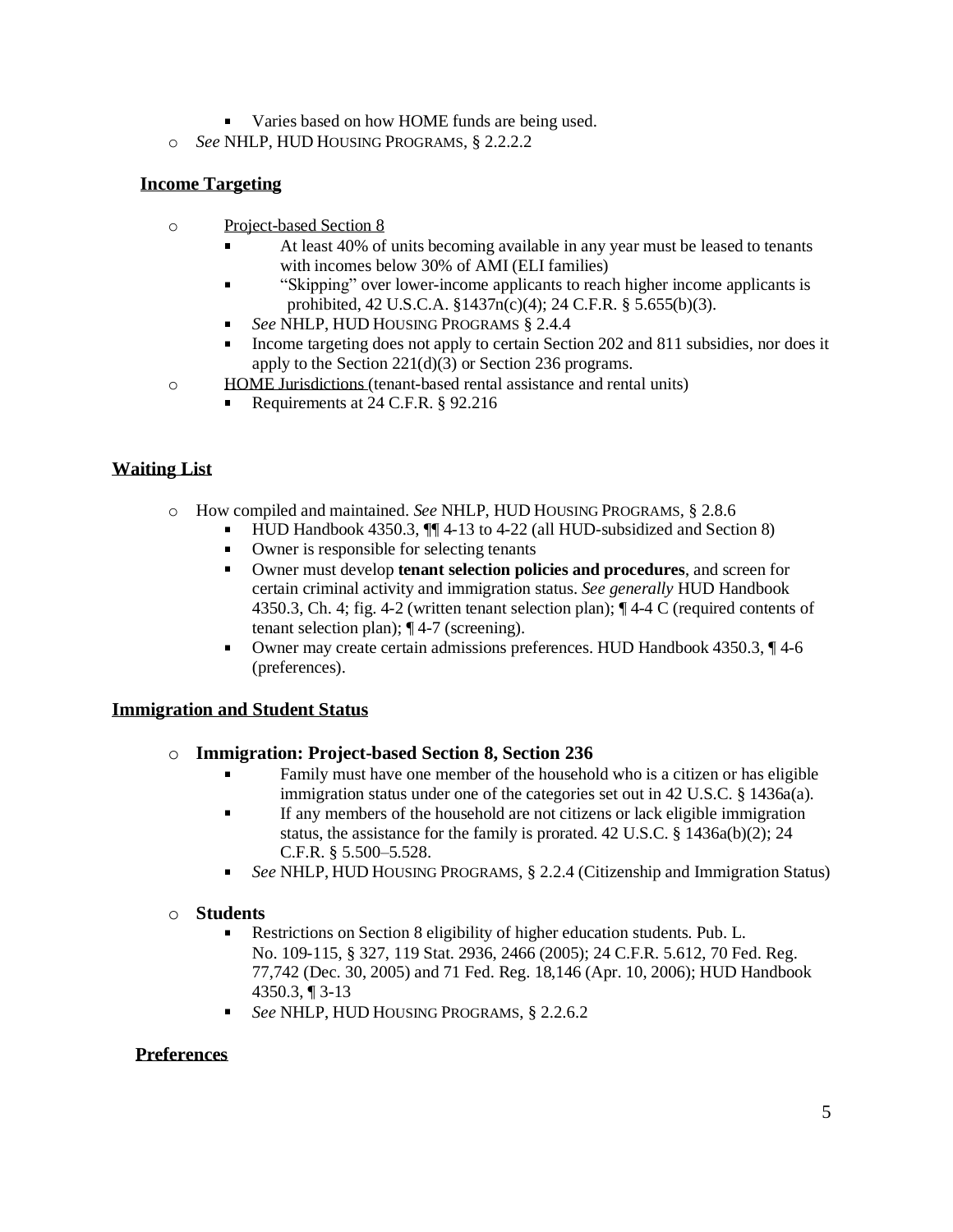- Some properties have elderly preference or designated occupancy; properties can  $\mathbf{r}$ have preferences for working families (Section 8, 42 U.S.C. §1437n(c)(4); 24 C.F.R. § 5.655(c); HUD Handbook 4350.3, ¶ 4-6);
- $\mathbf{r}$ Properties can use PHA-established local preferences; cannot have residency requirements; owner residency preferences must be HUD-approved, 24 C.F.R. § 5.655(c).
- **HOME** Program
	- o Rental owners can have admissions preferences or limited eligibility if permitted in written agreement with participating jurisdiction. 24 C.F.R. § 92.253(d)(3).
- **NHLP, HUD HOUSING PROGRAMS, § 2.3**

#### **Screening**

- o HUD Handbook 4350.3, ¶¶ 4-7 (screening) & 4-8 (prohibited screening criteria) for Sections 8, 236, 221(d)(3), 202 and 811.
- o Permitted screening criteria
	- o Drug/criminal activity
		- *But see* HUD Fair Housing Guidance re: Criminal History:  $\blacksquare$ [https://www.hud.gov/sites/documents/HUD\\_OGCGUIDAPP](https://www.hud.gov/sites/documents/HUD_OGCGUIDAPPFHASTANDCR.PDF) [FHASTANDCR.PDF](https://www.hud.gov/sites/documents/HUD_OGCGUIDAPPFHASTANDCR.PDF)
		- *But see* [Guidance](https://www.hud.gov/sites/documents/15-10HSGN.PDF) for Public Housing Agencies (PHAs) and Owners of [Federally-Assisted](https://www.hud.gov/sites/documents/15-10HSGN.PDF) Housing on Excluding the Use of Arrest Records [in Housing](https://www.hud.gov/sites/documents/15-10HSGN.PDF) Decisions, H 2015-10 (Nov. 2, [2015\)](https://www.hud.gov/sites/documents/15-10HSGN.PDF)
		- o Rental history
		- o Credit history
	- **Lack of credit history insufficient for rejection**
- o HOME
	- No discrimination against Section 8 Housing Choice Vouchers  $O$  24 C.F.R. § 92.253(d)(4)
- o NHLP, HUD HOUSING PROGRAMS, § 2.5

#### **Tenant Selection Plans**

#### o **Sections 8, 236, 221(d)(3), 202 and 811**

- Owner must make written tenant selection plan publicly available upon request (HUD Handbook 4350.3 ¶ 4-4 F)
- Tenant selection plan must include (HUD Handbook 4350.3 ¶ 4-4 C):
	- o Project eligibility requirements
		- Project-specific requirements (e.g., designation for elderly or disabled populations)
		- Citizenship/immigration status requirements  $\mathbf{u}$  .
		- Social Security Number requirements
		- o Income limits
		- o Procedures involving taking applicants from the waitlist
			- $\blacksquare$  Taking applications
			- **Preferences**
			- Income targeting (Section 8 properties)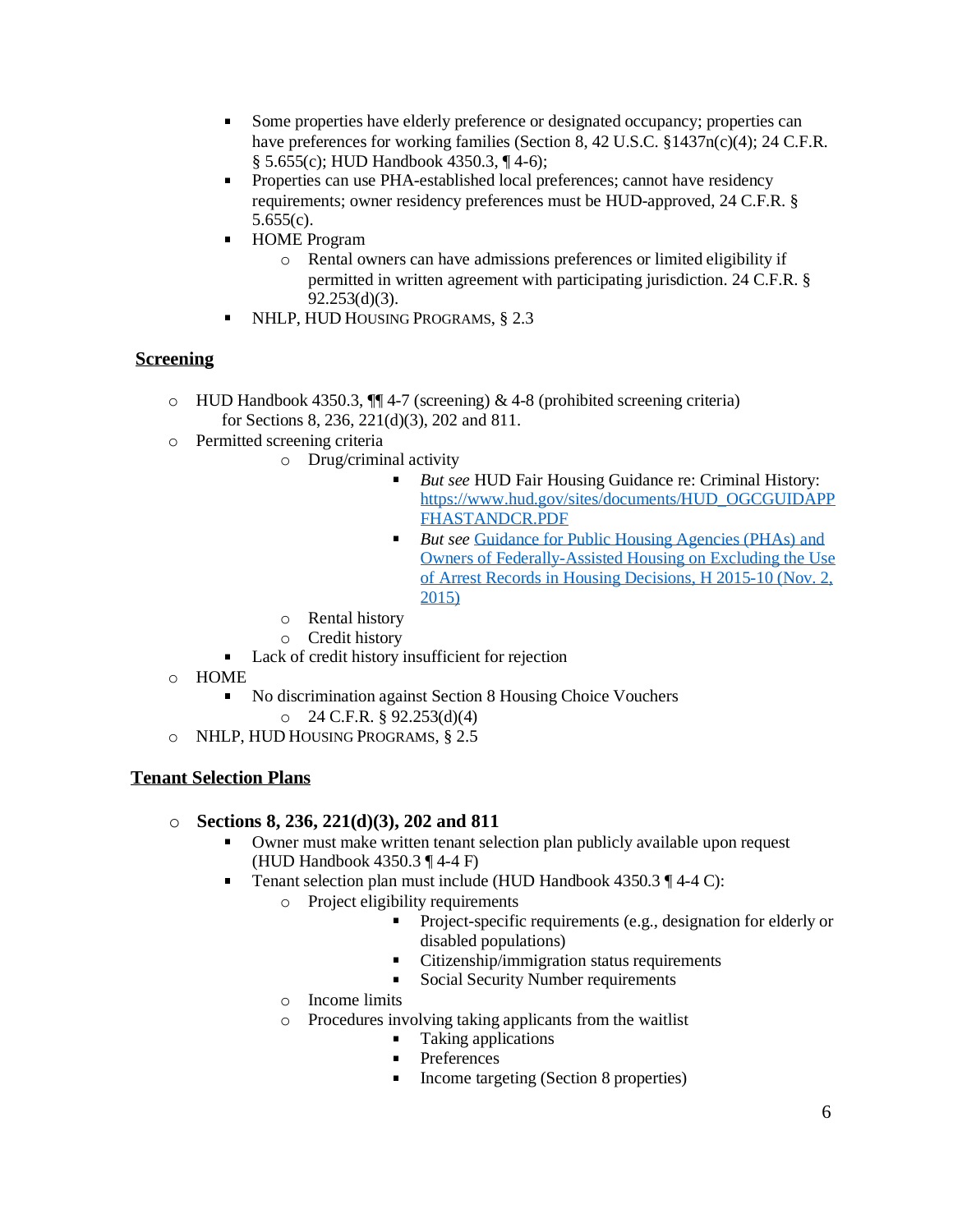- **Applicant screening criteria**
- Procedures for rejecting ineligible applicants
- o Occupancy standards
- o Unit transfer policies
- o Policies to comply with Section 504 of the Rehabilitation Act, the Fair Housing Act, and Title VI
- o Policies on opening and closing the waitlist
- o Eligibility of students
- o VAWA protections
- $\mathbf{u}$ Tenant selection plans can also include owner's policies on other topics such as annual recertification requirements, unit inspections, security deposit requirements, etc. HUD Handbook 4350.3, fig. 4-2.

#### **Procedural Protections**

#### o **Sections 8, 236, 221(d)(3), 202 and 811**

- Written rejection notice; 14-day timeframe to dispute rejection or to request a meeting with the owner; written decision within 5 days of meeting or owner response.
	- o *See* HUD Handbook 4350.3, ¶ 4-9 (procedures).
	- o NHLP, HUD HOUSING PROGRAMS, § 2.8.8.4

#### o **HOME Program**

 $\mathbf{r}$ Rental housing owners must give "prompt written notification" to rejected applicants including grounds of rejection. 24 C.F.R. § 92.253(d)(6).

#### *Rents*

- **Income-based rents**
	- o Tenants typically pay 30 percent of "adjusted income."
		- NHLP, HUD HOUSING PROGRAMS, § 4.2.3
	- o Minimum Rent and hardship exemptions
		- $\blacksquare$  24 C.F.R. § 5.630 (Section 8)
		- HUD-set minimum of \$25 monthly for project-based Section 8

#### • **Budget-based rents**

o Tenants pay a rent that is based upon the operating costs of the property.

#### • **Assisted vs. unassisted units**

- o *Assisted units* Tenants receive an additional subsidy, such as project-based Section 8, meaning that the rent contribution is based on income (typically 30 % of adjusted income)
- o *Unassisted units* Tenants receive no additional subsidy, and pay the budget-based rent. Their rents are not based upon adjusted income.
- $\circ$  Certain Section 236, 221(d)(3), 202, and 811 units are unassisted, and therefore pay a budget-based rent.
- o Some complexes may have units that are both unassisted and assisted.

#### *Recertification*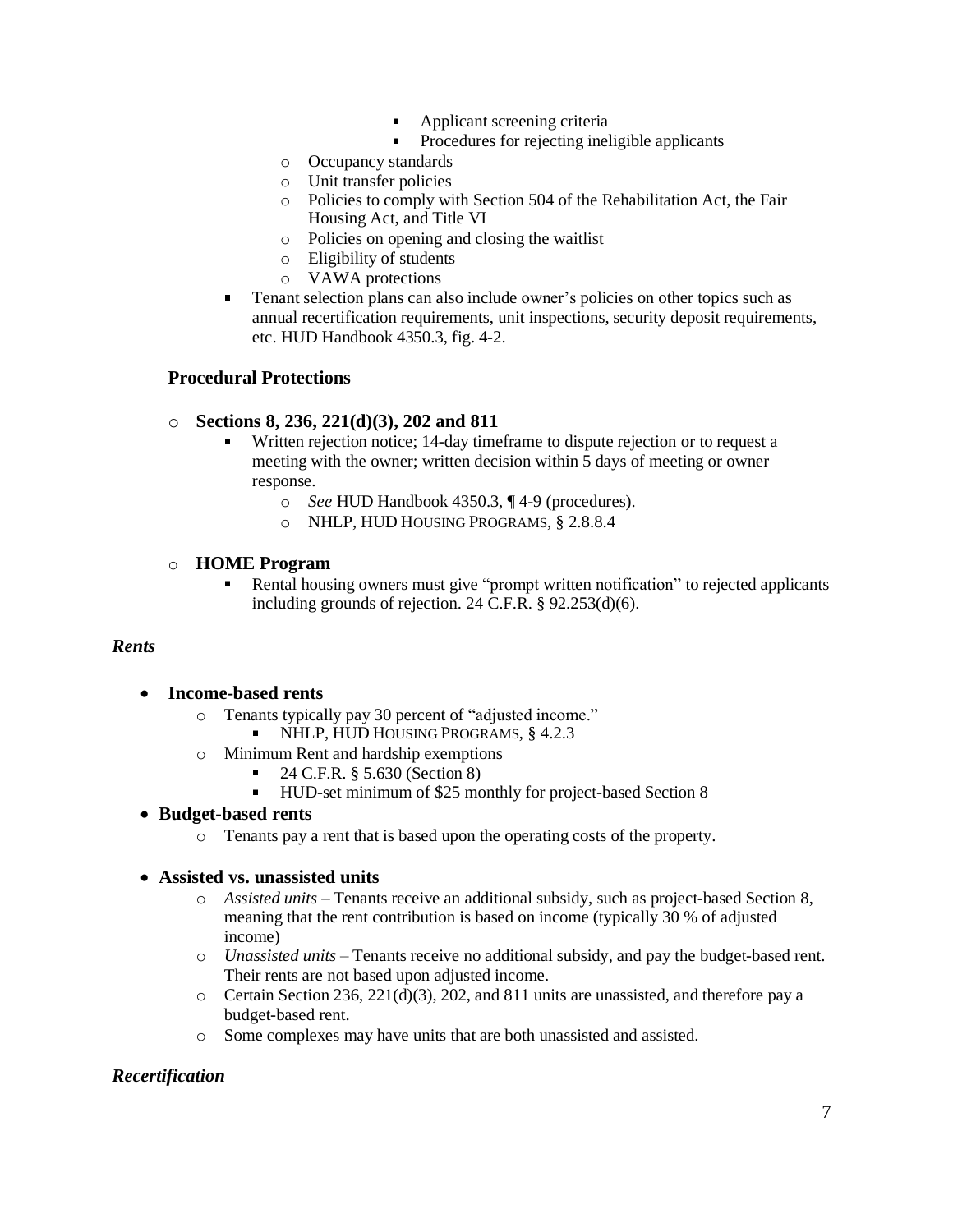- Generally, resident recertification at least annually, unless paying full contract/market rent for certain properties, or if household is on fixed income (see below)
	- $\circ$  Recertification every three years for families on fixed incomes (42 U.S.C. § 1437a(a)(1), amended by FAST Act § 78001)
		- NHLP, HUD HOUSING PROGRAMS, § 4.5 (recertification) § 4.6 (interim recertification); HUD Form 50059 (tenant certification and recertification)
- Project-based Section 8, Sections 236, 221(d)(3), 202, and 811
	- $\circ$  Note: statutes revised in July 2016 by HOTMA; regulations & Handbook revisions pending
	- o 24 C.F.R. §§ 5.657 & 5.659, HUD Handbook 4350.3, Ch. 7

### *Evictions and Terminations*

#### **Notice**

- o Project-based Section 8, Sections 236, 221(d)(3), 202, and 811
	- **Length (state law, or 30 days for "other good cause")** 
		- o *See also* 202/811 model lease (30 days for material noncompliance)
	- Content (reasons for termination, warnings & opportunity to cure for other good  $\mathbf{r}$ cause, right to meeting, etc.)
	- 12 U.S.C. §1715z-1b(b)(3), 24 C.F.R. Part 247, HUD Handbook 4350.3, ¶¶ 8-11 to 8-16, Model Lease, state law
	- *See* NHLP, HUD HOUSING PROGRAMS, § 11.3.3.2.2
- o HOME
	- Rental owners receiving HOME funds must provide 30-days written notice detailing grounds of the termination/failure to renew. 24 C.F.R. § 92.253(c).
	- *See NHLP, HUD HOUSING PROGRAMS, § 11.3.7.1*
- o State law procedural protections are not pre-empted, as owners must comply with state and local requirements when terminating tenancy.
	- $\blacksquare$  HUD Handbook 4350.3,  $\P$  8-12B

#### **Good Cause** (*See* NHLP, HUD HOUSING PROGRAMS, § 11.2)

- o Project-based Section 8, Sections 236, 221(d)(3), 202, and 811
	- Good cause required anytime, including at end of lease term
		- o 12 U.S.C. §1715z-1b(b)(3); 24 C.F.R. Part 247; HUD Handbook 4350.3, ¶¶ 8-11 to 8-16; Model Lease
		- o Material noncompliance with lease
		- o Material failure to carry out obligations under state landlord-tenant law
		- o Drug-related or criminal activity that threatens
			- $\blacksquare$ 24 C.F.R. § 5.858 et seq.; Model Lease ¶ 23 (drug-related has "*on or near"* premises requirement); other threatening criminal activity has nexus to property via other tenants, staff or residents in immediate area
		- o "Other good cause"
- o HOME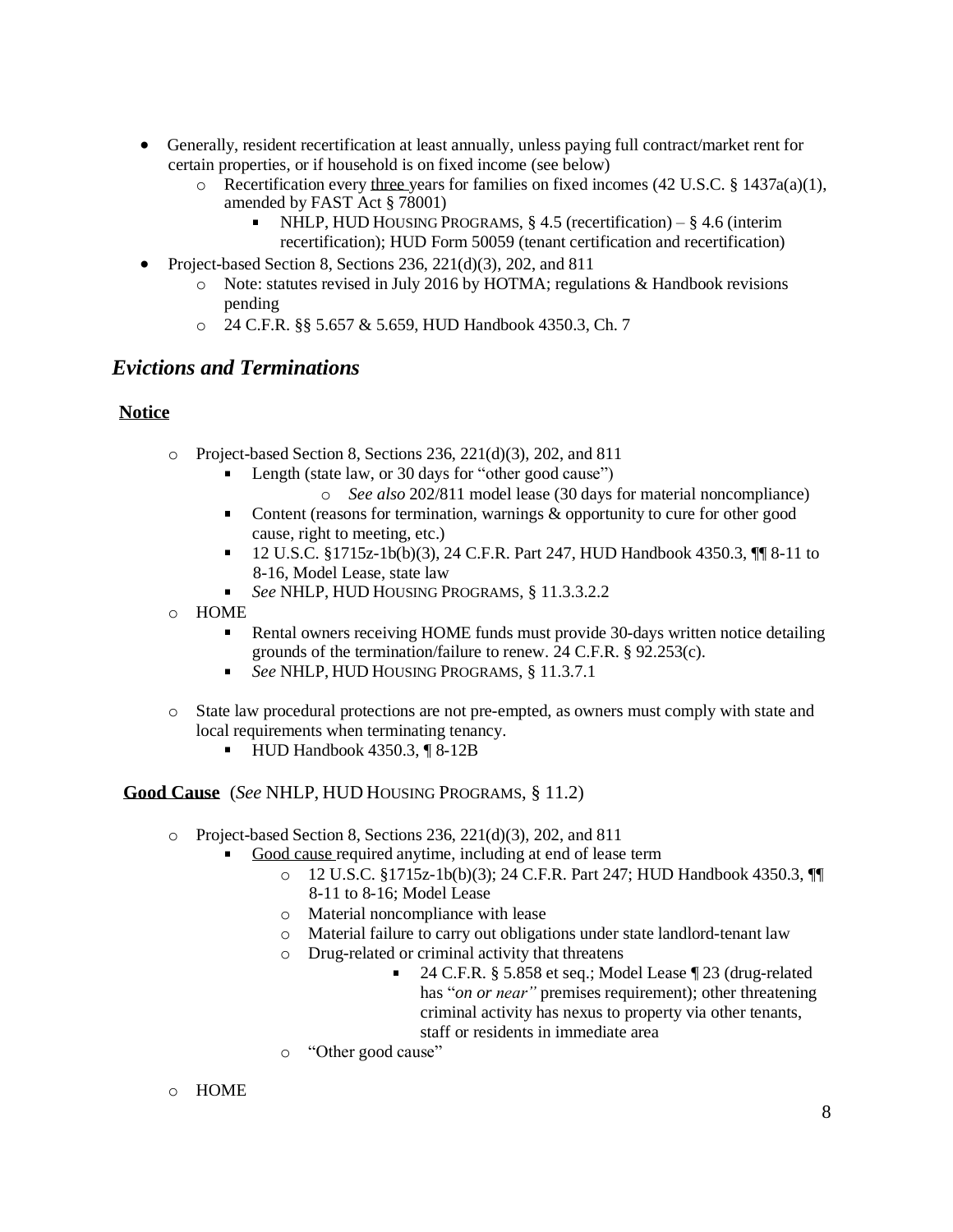- Termination only for good cause. 24 C.F.R. § 92.253(c)  $\mathbf{u}$
- $\mathbf{r}$ Includes serious and repeated lease violation, violation of federal, state, or local law, completion of tenancy period for transitional housing, failure to follow supportive services plan, other good cause.
- Good cause "does not include an increase in the tenant's income or refusal of the  $\mathbf{r}$ tenant to purchase the housing."
- *See* NHLP, HUD HOUSING PROGRAMS, § 11.2.2.6  $\blacksquare$
- o Fair Housing Act (reasonable accommodation) & VAWA 2013 protections Apply

# **Where Federally Subsidized Housing Is Located in Your Community**

- Preservation Database (National Low Income Housing Coalition)
	- o [preservationdatabase.org](http://preservationdatabase.org/)
	- o Aggregates information from various federal programs, including public housing, Section 8, and subsidized mortgages, as well as Rural Development and LIHTC units.
	- o Users must complete a simple registration process.
- HUD AFFH Data and Mapping Tool
	- o [https://egis.hud.gov/affht/#](https://egis.hud.gov/affht/)
	- o Select portions of the AFFH Data and Mapping Tool allow users to find information about HUD multifamily properties, including location and demographic information. Note that not every jurisdiction is listed in the Tool's menu. Portions of the Tool that may be helpful in identifying specific developments include the following:
		- Map 5, "Publicly Supported Housing"
		- Table 8, "Demographics of Publicly Supported Housing Developments, by Program Category"

# **Tips for Determining What Kind of Housing Is Involved**

Consider:

- $\checkmark$  Your client's lease
- $\checkmark$  Rent level
- $\checkmark$  Preservation Database/AFFH Data and Mapping Tool
- $\checkmark$  Owner type (private owners, either non-profit or for-profit)
- $\checkmark$  Age of the housing
	- o Consider in light of what HUD programs were then in place
- $\checkmark$  Asking the property manager and/or community advocates

# **Getting Help & Information**

- **NHLP Greenbook:**
	- o HUD HOUSING PROGRAMS: TENANTS RIGHTS (5th ed. 2018)
- **Handbooks, Notices, and Forms**
	- o [HUDClips](https://www.hud.gov/program_offices/administration/hudclips)